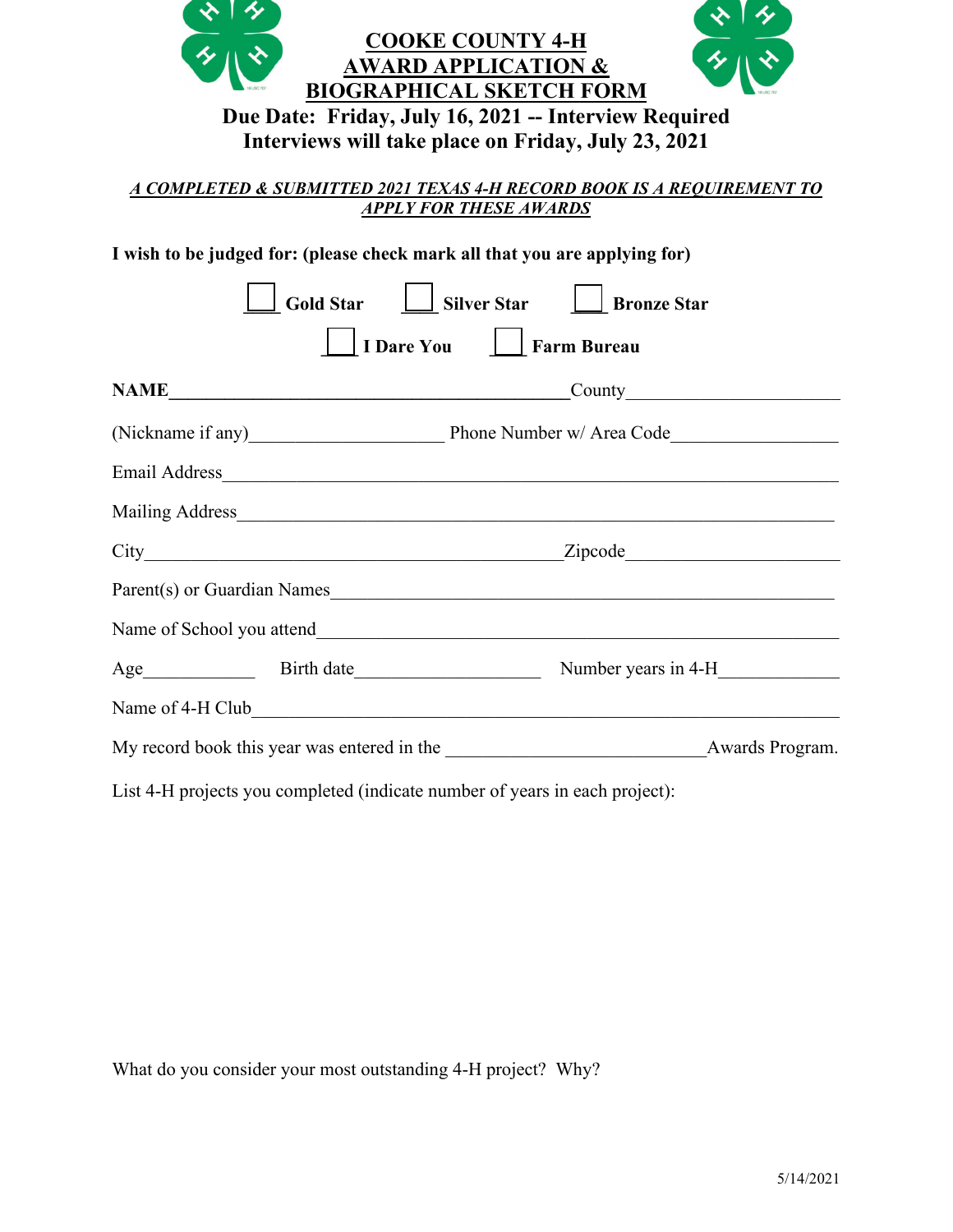List the activities in which you have participated (such as education presentations, judging contest, camps, leadership labs, state and national meetings):

List your most outstanding leadership experiences (club, county, district, offices held, and committee work):

List one or more community service activities in which you participated:

List major 4-H honors and recognition: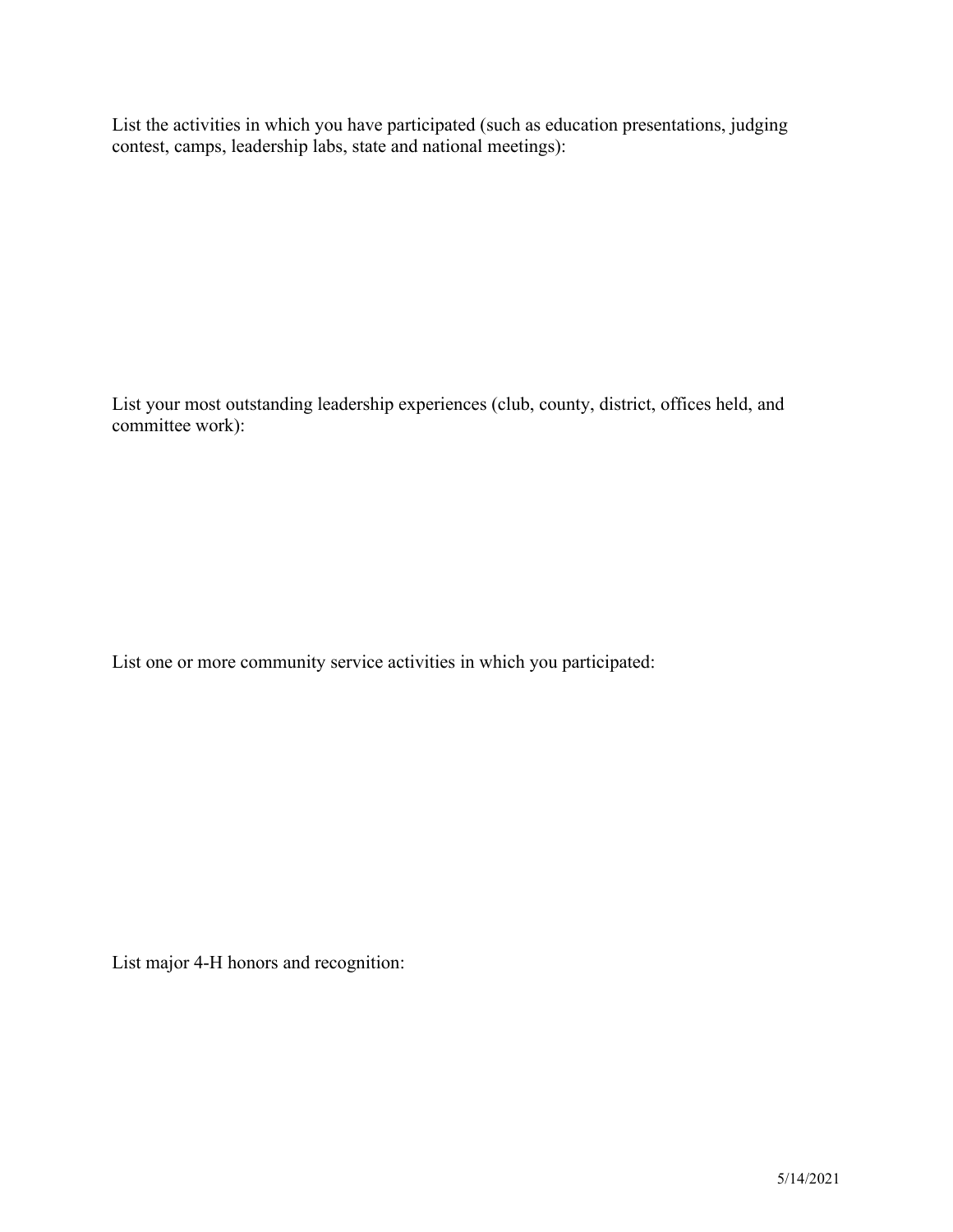List non 4-H honors:

Your hobby and how it began:

List your career plans if known:

What have you learned from 4-H (in 25 words or less):

List the funniest/most unusual experience in connection with a project: **(Important! This must be filled out!)**